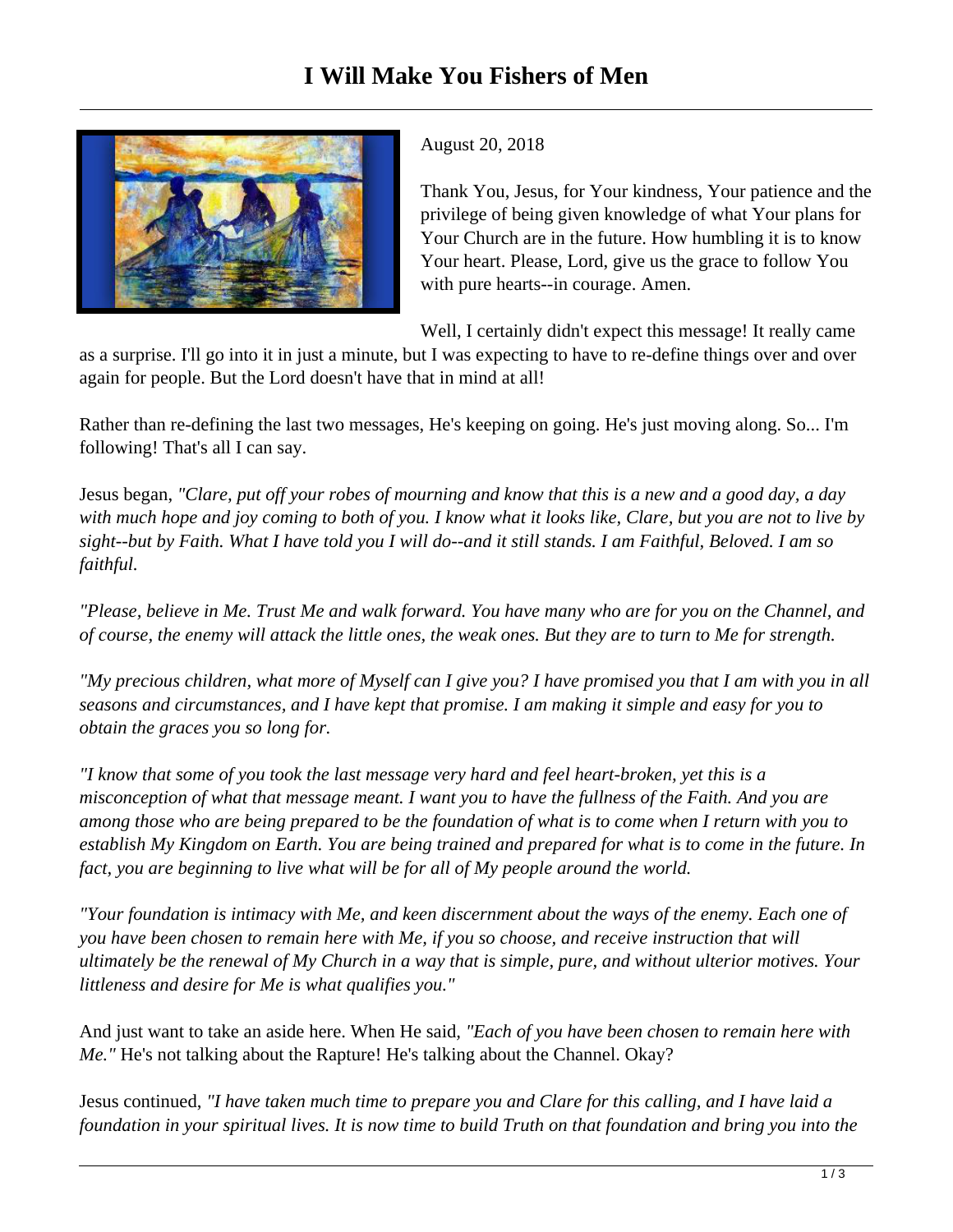*fullness of the Faith I have always intended you to have.* 

*"You may choose to stay or leave, but I have held you in My bosom and fed you with the finest wheat. I have taken particular care to point out to you how the enemy works, so you would be equipped to hold the precious Treasure of Truth in your vessels without losing any of it.*

*"The enemy is now taking the opportunity to divide you and cause controversy. I have been totally consistent with you, so that you have the tools to discern the lies that he is trying to pry you apart with.* 

*"I promised I would be with you in all situations and supply for your every need. To this end, I taught you to receive communion daily and promised My anointing upon that time.* 

*"I have not in any way let you down; I have been faithful to My Word.* 

*"But I cannot water down My Truth. I must stand on what I have said and what is written to bring the fullness of Faith to you. And I am asking you to be patient with Clare, who has cried many tears that you would understand and be open to what I am bringing you.*

*"From the very beginning she wanted to share these things with you, but I was not ready. And she had to wait. Which has been very painful for her, because she wanted you to have everything you needed to grow into the fullness of your callings.*

*"So, now here we stand on this great journey. I have broken the ice and torn the veil. I am showing you the mysteries of your Faith, but I ask you to purify your hearts and let no vestiges of Religious spirits lodge there, causing you to reject what is written. The enemy will attempt to do with you what he did with Martin Luther, and drive you away. But I have prayed for you that your sight would be clear and anointed, that you would discern Truth from lies, that you would be courageous and fend off nay-sayers around you.* 

*"The world thrives on gossip and lies, so I have asked you to avoid worldly news. There is a certain pleasure derived from finding fault with others. It feeds something inside that is seeking to feel more secure in life, stronger and better than others.* 

*"But I have taught you that is poison, and unfortunately My Church has been loaded with poison that has obscured much of the good given her.* 

*"So, now you have a choice: allow the poison to linger in your minds, or reject it and go back to the very beginning, when the Faith was pure and martyrs were common. When people renounced wealth and power to belong to Me. When My Apostles met in modest circumstances and believers flourished in home groups.*

*"None of My Apostles were learned men, except for the one who betrayed Me. That should tell you something about those I saw as fit and qualified to follow Me and carry the Faith forward. The men I anointed to lead, and chose to be ministers and overseers, did not receive extensive training and seminary educations. None of that was necessary, because the Faith was SIMPLE. Simple enough that a fisherman had no trouble understanding its depths.*